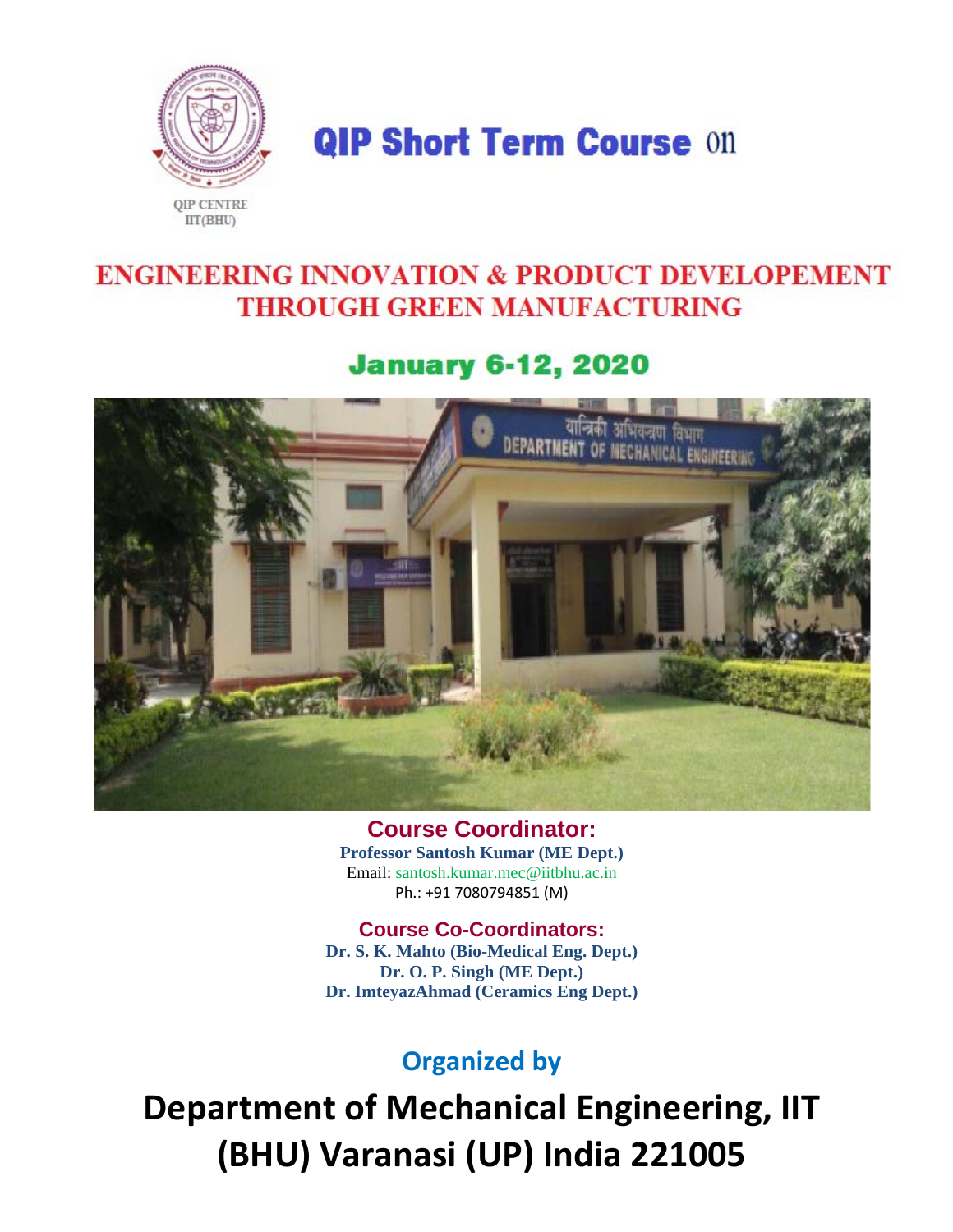#### **Objective of the course:**

Global competitiveness and continued development of Indian economy require a strong national effort through innovative research & development, emerging green manufacturing technology converts natural resources into useful products keeping in mind sustainable manufacturing ecosystem(economic, societal needs &Environment).The QIP course on Engineering innovation & product development through Green Manufacturing' will focus on theory & practical contents of innovative product development & manufacturing converting digital manufacturing, computer Aided Design, Topology & Optimization, bio-medical devices, micro-electronics, pharmaceutics, ceramics etc.in an innovative manner.

#### **Course Content:**

- **topic 1. Introduction to Green Manufacturing (GM): Social, Business & Policy Environment, principles of GM**
- **topic 2. Innovation & Product Design & development & 3D Printing**
- **topic 3. Digital Manufacturing &Computer Aided Design,**
- **topic 4. Topology & Optimization,**
- topic 5. **Applications & case studies (bio‐medical devices, micro‐electronics, pharmaceutics, ceramicetc)**

#### **Target Audience:**

Faculty members of University / Engineering colleges approved by AICTE working in the Dept. Of MechanicalEngineering/Metallurgical, Materials science, Ceramic Engineering, Physics, Chemistry / Mathematics and other allied departments related to the mentioned area are eligible to attend the course.

**Venue:**Additive Manufacturing Laboratory, Department of Mechanical engineering/ ABLT-1, IIT (BHU) Varanasi

**How to Register:**No registration fee will be charged from the participants. Registration in the program is on **First Come First Serve** basis. To register visit& fill: https://forms.gle/BdrdsAToMAaEShPw8

#### **Registration Process**

By Email – Scanned copy of the filled inapplication form duly endorsed by the forwarding authority to be mailed at santosh.kumar.mec@itbhu.ac.in by Dec 28, 2019. Application format is given inthis brochure. The participants have to send a demand draft for Rs. 2000 /- drawn on any nationalized bank in favor of "Registrar, IIT (BHU), Varanasi" to the course coordinators by Dec 25, 2019 as a caution fee for confirmation of their participation. The cautionfee will be returned only if the participant joins the course and attends the full course.

#### **Accommodation:**

Limited number of Participants (30) from AICTE approved engineering institutions will be eligible for to and fro railway fare via shortest route in III AC class and free lodging and boarding in the Institute guest house/hostels during course period. Candidates attending the course in full only will be eligible for TA. For all other participants no TA will be paid by IIT (BHU) Varanasi.

#### **Speakers:**

Subject experts will be drawn from premier institution like IITs, NITs, IISc and other reputed research institutes /DRDO-CSIR Laboratory etc.

#### **About Varanasi:**

The holy city of Varanasi is the oldest living city in the world which is also known as the Capital of the Spiritualistic world. The city has a great historical and cultural importance. This religious and cultural capital of India is situated at the bank of the holy river Ganges and is famous for temples of Lord Shiva, Buddha (Sarnath) and SankatMochan etc. Varanasi is the premiere & mostly place of oriental learning and simultaneously keeping pace with modern advanced knowledge. The vibrant city with its multiple dimensions of knowledge and liberation has a magnetic attraction for people all over the world.

#### **About Institute:**

The Indian Institute of Technology (Banaras Hindu University) owes its existence to MahamanaPandit Madan Mohan Malviya, Bharat Ratna-the founder of the first residential university of modern India, the Banaras Hindu University. The three of the erstwhile engineering colleges of BHU, namely BENCO, MIN-METand TECHNO, were merged to form the Institute of Technology (IT-BHU) in 1968 to provide an integrated educational base. The IT-BHU has been admitting students through the JEE conducted by the IIT's since 1972, and has been consistently ranked amongst the top few engineering institutions of the country. IT-BHU became IIT (BHU) in June 29, 2012 by an Act of Parliament. The Institute has maintained high academic standard since its inception. It has turned out luminary engineers and administrators who served the nation with great distinction. ME department is oldest one which started in 1919.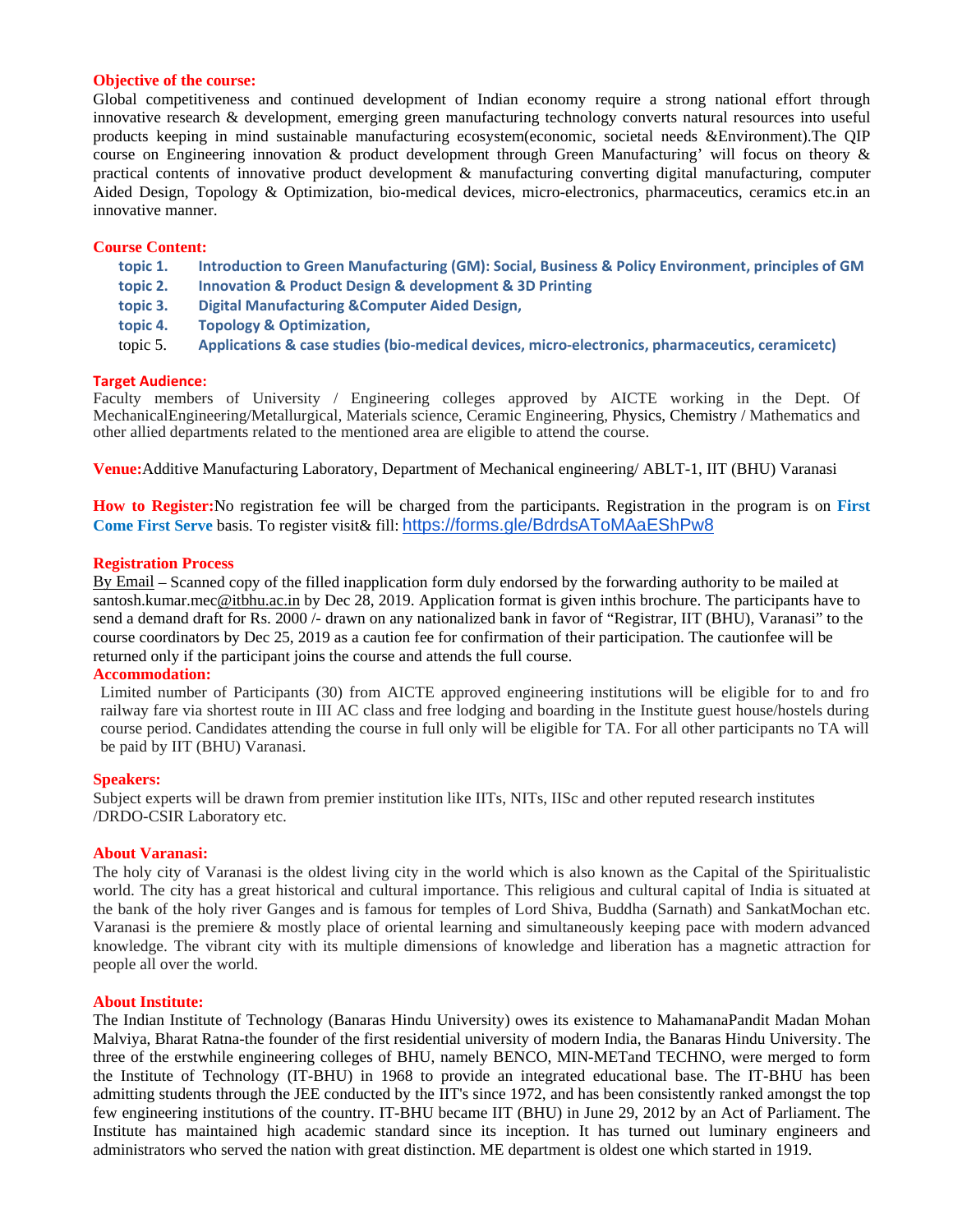### **How to Reach:**

The city of Varanasi is well connected by road, rail and air with all the important cities of India. Regular flights are there from Varanasi to Delhi, Mumbai, Chennai, Hyderabad, Bangalore, Kolkata, Khajuraho and Lucknow. The IIT (BHU) campus is about 12Km from Varanasi Cantt and 20Km from Mughalsarai railway station and 38 Km from the Babatpur (Varanasi) airport.

### **\*Course schedule:**

| dates           | 10.00 to 11.30AM | 10.30 to 12.00PM | 12.00 to 1.30PM | 1.30 PM to 2.30PM | 2.30 PM to 4.00PM | 4.15PM to 4.30PM |
|-----------------|------------------|------------------|-----------------|-------------------|-------------------|------------------|
|                 |                  |                  |                 |                   |                   |                  |
| Jan 6           | Registration &   |                  | Session 1       |                   | Session 2         |                  |
| (MON            | Inaugural        |                  | Topic 1.1       |                   | Topic 1.2         |                  |
| 7<br><b>Jan</b> | Session 3        |                  | Session 4       |                   | Session 5         |                  |
| (TUE)           | Topic 2.1        |                  | Topic 2.2       |                   | Topic 2.3         |                  |
| Jan 8           | Session 6        |                  | Session 7       |                   | Session 8         |                  |
| (WED)           | Topic 2.4        |                  | Topic 3.1       | <b>LUNCH</b>      | Topic 3.2         |                  |
| 9<br>Jan        | Session 9        | <b>TEA BREAK</b> | Session 10      | <b>BREAK</b>      | Session 11        | <b>TEA BREAK</b> |
| (THU)           | Topic 3.3        |                  | Topic 4.1       |                   | Topic 4.2         |                  |
| <b>Jan 10</b>   | Session 12       |                  | Session 13      |                   | Session 14        |                  |
| (FRI)           | Topic 5.1        |                  | Topic 5.2       |                   | Topic 5.3         |                  |
| <b>Jan 11</b>   | <b>LEAVE</b>     |                  | <b>LEAVE</b>    |                   | <b>LEAVE</b>      |                  |
| (SAT)           |                  |                  |                 |                   |                   |                  |
| <b>Jan 12</b>   | Valediction      |                  | <b>LEAVE</b>    |                   | <b>LEAVE</b>      |                  |
| (SUN)           |                  |                  |                 |                   |                   |                  |

Detailed topic & resource person to be allocated later

## **Chief Patron:**

Prof. PramodKumar Jain, Director Indian Institute of Technology (Banaras Hindu University) India

## **Patron:**

Prof. S. K. Srivastava, Chairman QIP Centre IIT (BHU)

## **Chairman:**

Prof. A. P Harsh, Dept. of Mechanical Eng. IIT (BHU)